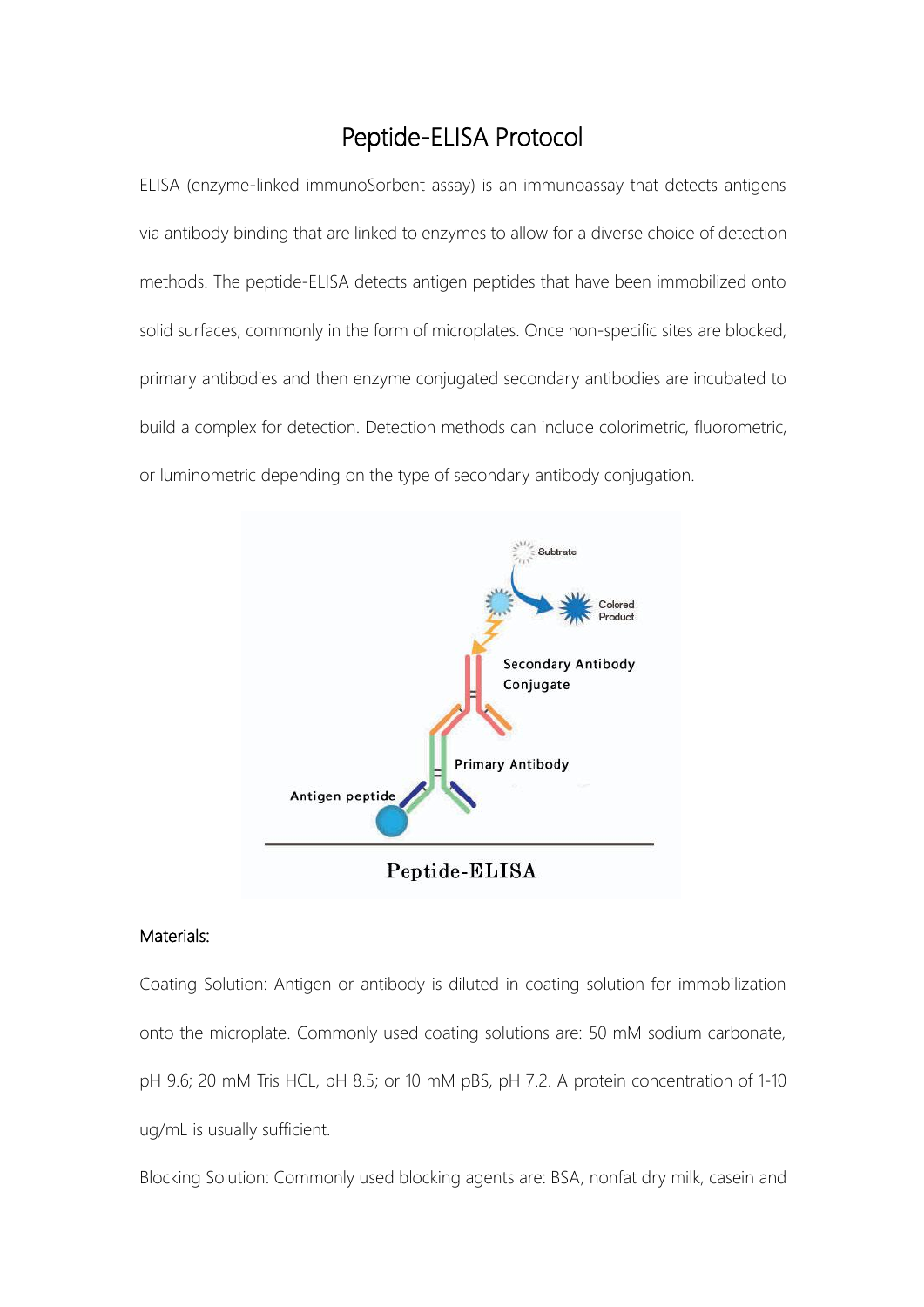gelatin. Different assay systems may require different blocking agents.

Primary/Secondary Antibody Solution: Primary/secondary antibody should be diluted in 1x Blocking solution to prevent non specific binding. It is recommended to dilute antibodies between 1:100 and 1:500. Follow the manufacturer 's advice for secondary antibodies.

Wash Buffer Solution: Typically 0.1 M phosphate buffered saline or Tris buffered saline (pH 7.4) containing a detergent such as Tween 20 (0.02% 0.05% v/v).

## Protocol:

1. Dilute the antigen to 1-2 ug/ml in coating solution

2. Add 100 ul of diluted antigen to appropriate wells. Incubate 2 hours at room temperature or 4 °C overnight.

3. Empty plate and tap out residual liquid.

- 4. Wash twice with 300 ul Wash solution.
- 5. Add 300 ul Blocking solution to each well. Incubate 1 hour.
- 6. Empty plate and tap out residual liquid.
- 7. Wash twice with 300 ul Wash solution.
- 8. Add 100 ul diluted primary antibody to each well. Incubate 1 hour at 37 °C or 3 hours at room temperature.
- 9. Empty plate, tap out residual liquid.

10. Fill each well with Wash solution. Invert plate to empty, tap out residual liquid. Repeat 3 times.